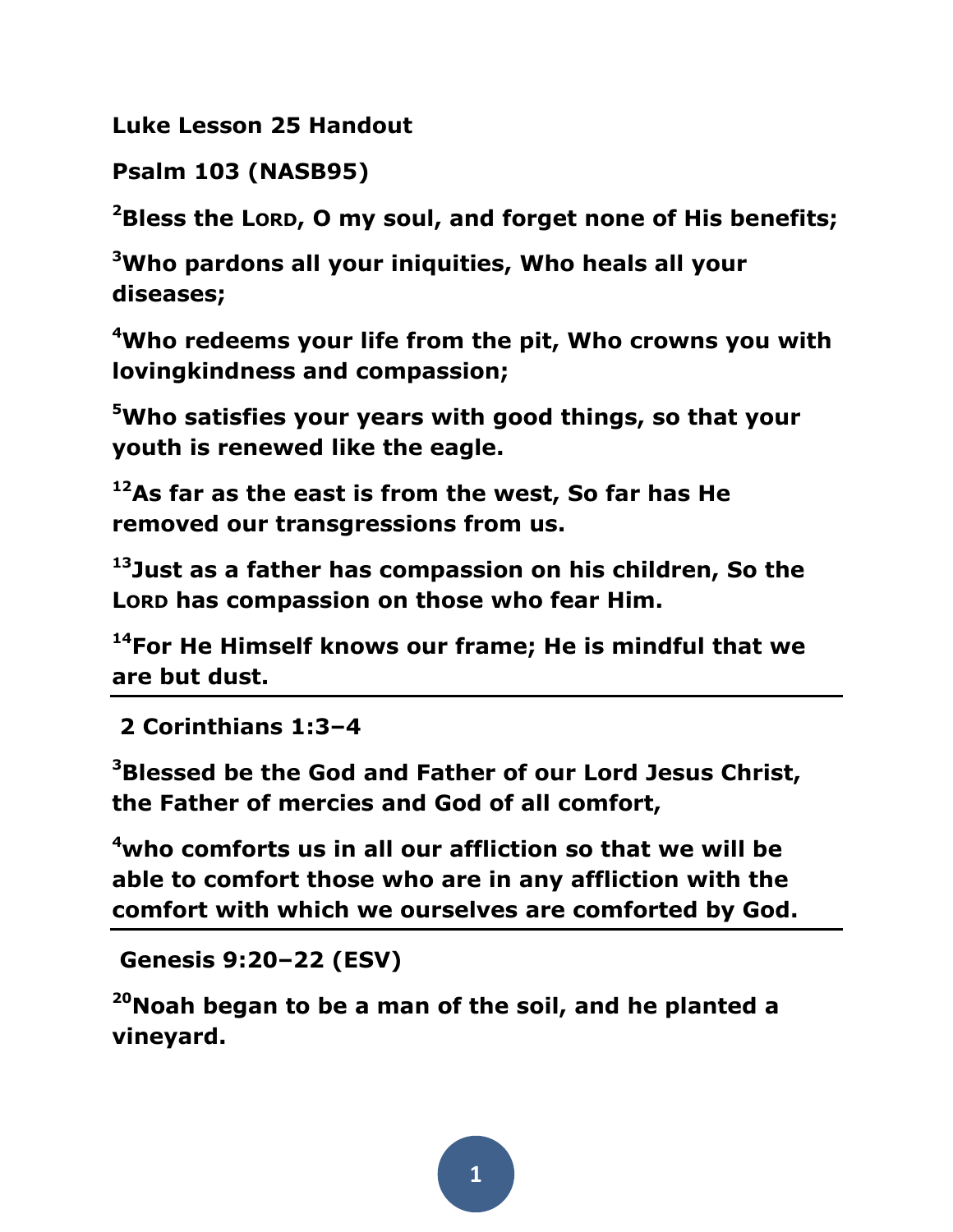**<sup>21</sup>He drank of the wine and became drunk and lay uncovered in his tent.** 

**<sup>22</sup>And Ham, the father of Canaan, saw the nakedness of his father and told his two brothers outside.**

```
Genesis 12:10–13 (ESV)
```
**<sup>10</sup>Now there was a famine in the land. So Abram went down to Egypt to sojourn there, for the famine was severe in the land.** 

**<sup>11</sup>When he was about to enter Egypt, he said to Sarai his wife, "I know that you are a woman beautiful in appearance,** 

**<sup>12</sup>and when the Egyptians see you, they will say, 'This is his wife.' Then they will kill me, but they will let you live.** 

**<sup>13</sup>Say you are my sister, that it may go well with me because of you, and that my life may be spared for your sake."** 

**Exodus 2:11–12 (ESV)** 

**<sup>11</sup>One day, when Moses had grown up, he went out to his people and looked on their burdens, and he saw an Egyptian beating a Hebrew, one of his people.** 

**<sup>12</sup>He looked this way and that, and seeing no one, he struck down the Egyptian and hid him in the sand.** 

**Exodus 14:21–22 (ESV)** 

**<sup>21</sup>Then Moses stretched out his hand over the sea, and the LORD drove the sea back by a strong east wind all night and made the sea dry land, and the waters were divided.**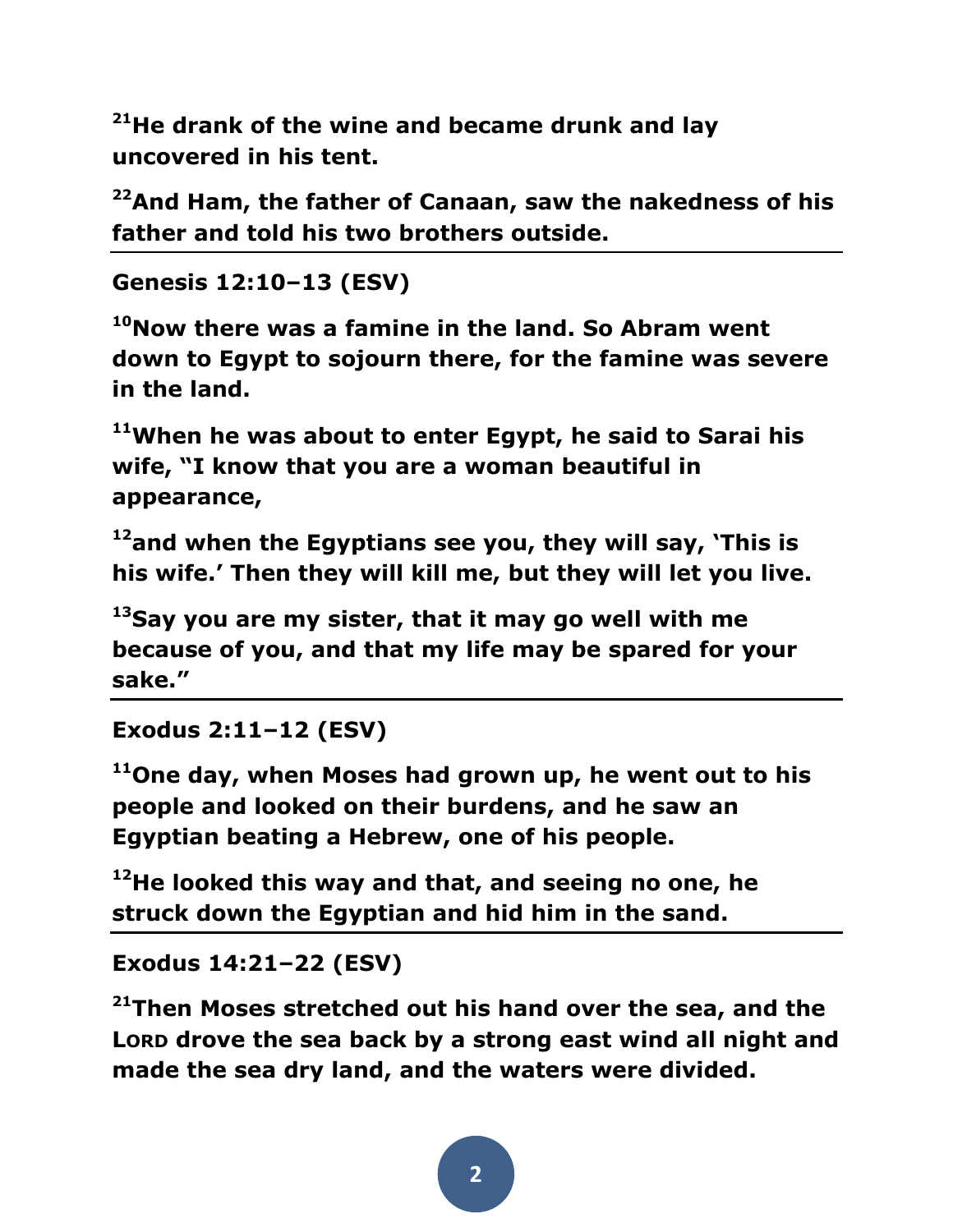**<sup>22</sup>And the people of Israel went into the midst of the sea on dry ground, the waters being a wall to them on their right hand and on their left.**

```
1 Kings 19:2–7 (ESV)
```
**<sup>2</sup>Then Jezebel sent a messenger to Elijah, saying, "So may the gods do to me and more also, if I do not make your life as the life of one of them by this time tomorrow."** 

**<sup>3</sup>Then he was afraid, and he arose and ran for his life and came to Beersheba, which belongs to Judah, and left his servant there.** 

**<sup>4</sup>But he himself went a day's journey into the wilderness and came and sat down under a broom tree. And he asked that he might die, saying, "It is enough; now, O LORD, take away my life, for I am no better than my fathers."** 

```
2 Kings 2:11 (ESV)
```
**<sup>11</sup>And as they still went on and talked, behold, chariots of fire and horses of fire separated the two of them. And Elijah went up by a whirlwind into heaven.** 

```
Luke 22:31–34 (ESV)
```
**<sup>31</sup>"Simon, Simon, behold, Satan demanded to have you, that he might sift you like wheat,** 

**<sup>32</sup>but I have prayed for you that your faith may not fail. And when you have turned again, strengthen your brothers."** 

**<sup>33</sup>Peter said to him, "Lord, I am ready to go with you both to prison and to death."**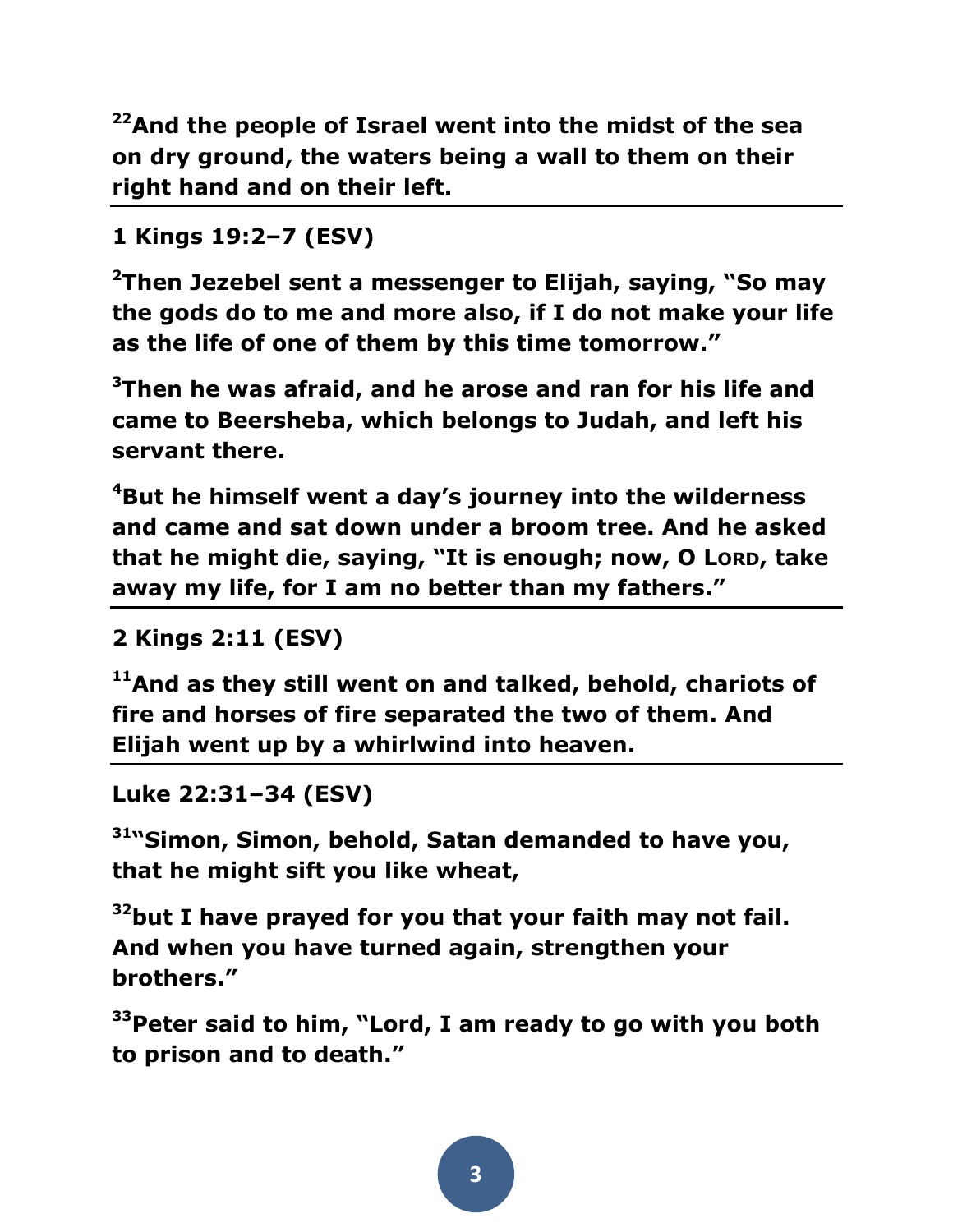**<sup>34</sup>Jesus said, "I tell you, Peter, the rooster will not crow this day, until you deny three times that you know me."** 

## **Luke 22:54–62 (ESV)**

**<sup>54</sup>Then they seized him and led him away, bringing him into the high priest's house, and Peter was following at a distance.** 

**<sup>55</sup>And when they had kindled a fire in the middle of the courtyard and sat down together, Peter sat down among them.** 

**<sup>56</sup>Then a servant girl, seeing him as he sat in the light and looking closely at him, said, "This man also was with him."** 

**<sup>57</sup>But he denied it, saying, "Woman, I do not know him."** 

**<sup>58</sup>And a little later someone else saw him and said, "You also are one of them." But Peter said, "Man, I am not."** 

**<sup>59</sup>And after an interval of about an hour still another insisted, saying, "Certainly this man also was with him, for he too is a Galilean."** 

**<sup>60</sup>But Peter said, "Man, I do not know what you are talking about." And immediately, while he was still speaking, the rooster crowed.** 

**<sup>61</sup>And the Lord turned and looked at Peter. And Peter remembered the saying of the Lord, how he had said to him, "Before the rooster crows today, you will deny me three times."** 

**<sup>62</sup>And he went out and wept bitterly.**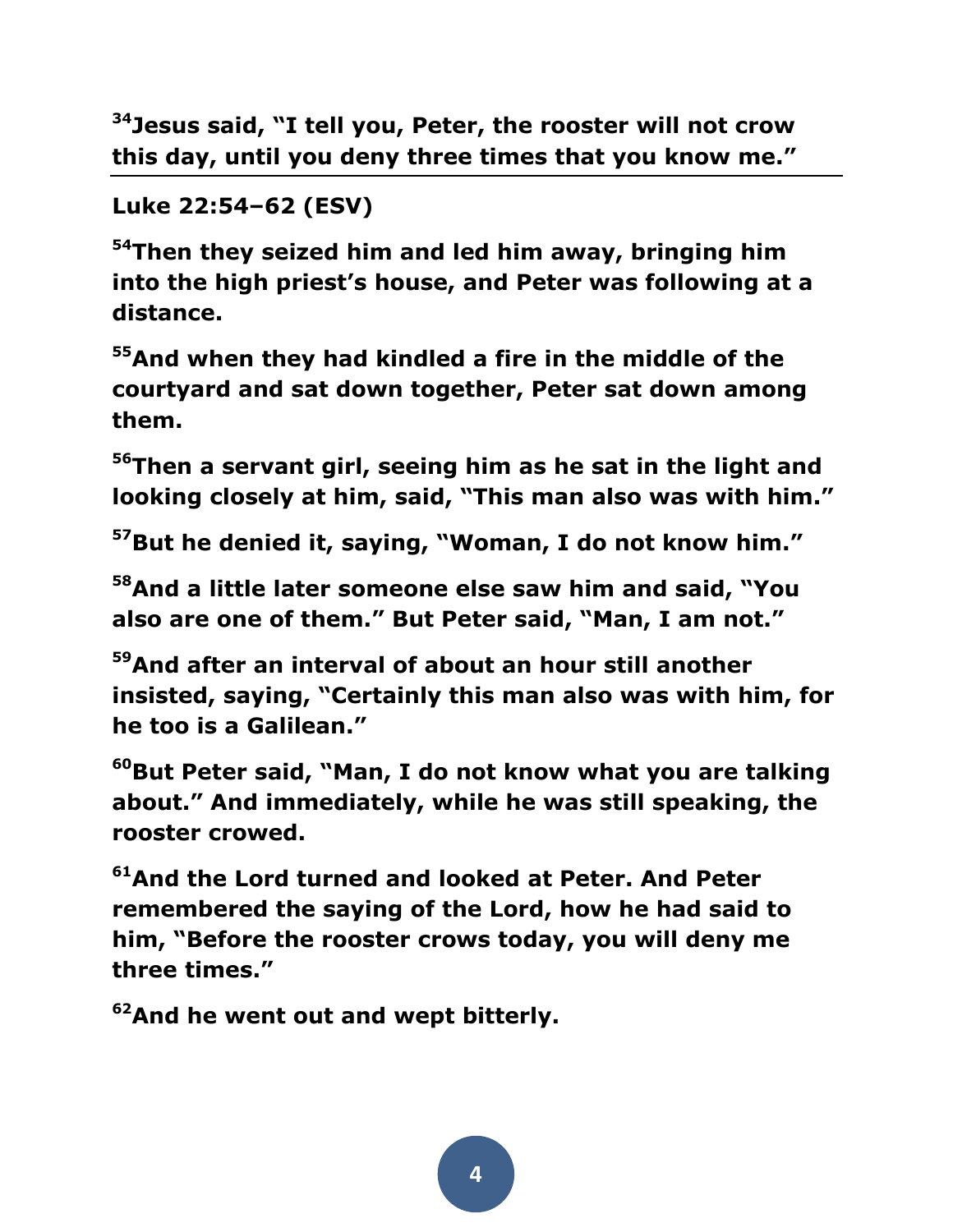```
Mark 16:6–8 (ESV)
```
**<sup>6</sup>And he said to them, "Do not be alarmed. You seek Jesus of Nazareth, who was crucified. He has risen; he is not here. See the place where they laid him.** 

```
Philippians 3:13 (NASB95)
```
**<sup>13</sup>Brethren, I do not regard myself as having laid hold of it yet; but one thing I do: forgetting what lies behind and reaching forward to what lies ahead,**

**Luke 5:30The Pharisees and their scribes began grumbling at His disciples, saying, "Why do you eat and drink with the tax collectors and sinners?"** 

**<sup>31</sup>And Jesus answered and said to them, "It is not those who are well who need a physician, but those who are sick.** 

**<sup>32</sup>"I have not come to call the righteous but sinners to repentance."** 

## **[Eyes of a Doctor, Eyes of a Judge](http://www.preachingtoday.com/illustrations/2010/july/4071210.html)**

**Let's suppose that on your way to work each morning, you usually stop at a Starbucks. You tend to get to the store at the same time each morning, and you usually see a young girl who gets there about the same time you do. On many mornings you find yourselves standing next to each other in line. In fact, you both order the same thing—double espresso with skim milk.**

**She seems to be into the gothic culture—black hair, black clothes, knee-high jackboots, black fingernails, black lipstick, piercings in the nose, lips, ears, and eyebrows, and scattered tattoos. She usually has a backpack that she has to take off to get her money, and sometimes it seems**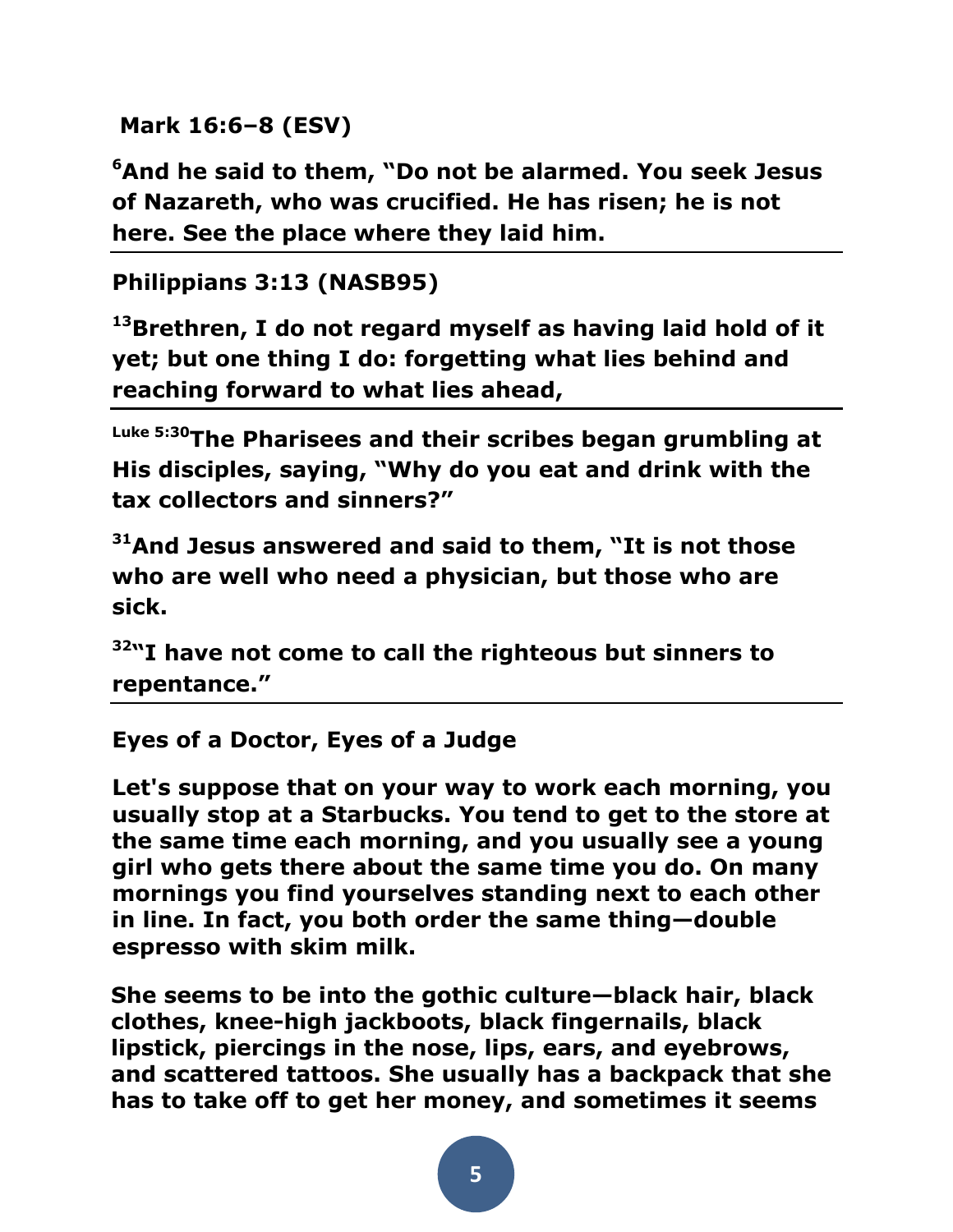**hard for her to hold the backpack, get the money, and pay for the coffee all at the same time.**

**She doesn't make too much eye contact with others. You wonder whether you should strike up a conversa tion with her—maybe offer to hold her backpack while she pays. You're not sure what to do with the whole gothic bit, and you don't know whether she'd give you a dark look and not say anything.**

**Should you try to be friendly? Maybe find out what brings you both to the same Starbucks each morning? See if she ever tries any of the other specialty coffees? Move toward greeting her each morning? Learn about other parts of her life? Yes! By all means! Move into her world. Make a comment one day about how the barista probably already knows both of your orders as soon as you walk in the door. Offer to hold her backpack while she pays. A couple of days later, tell her your name and ask for hers. If she misses a few days, tell her you hope she wasn't sick the next time you see her.**

**Why move into her world? Because with the eyes of a doctor, you see a hurt that God can heal. You see an anger and alienation. Maybe it's because of sexual abuse from a stepfather, a brother, or an old boyfriend. But you see the heaviness, the sadness. With the eyes of a doctor, you see a hurt that God can heal.**

**There's a man at work that everybody shakes their head at. He's been divorced a couple of times, and both of his ex-wives are suing him for past child support. He's a deadbeat dad—way behind on his support, sending them just a little bit, every so often. He's been living with another woman and her small child, but a couple of weeks ago, he slapped her around pretty hard. She called the cops, he spent a couple nights in jail, and she kicked him out and now has a restraining order against him. He's**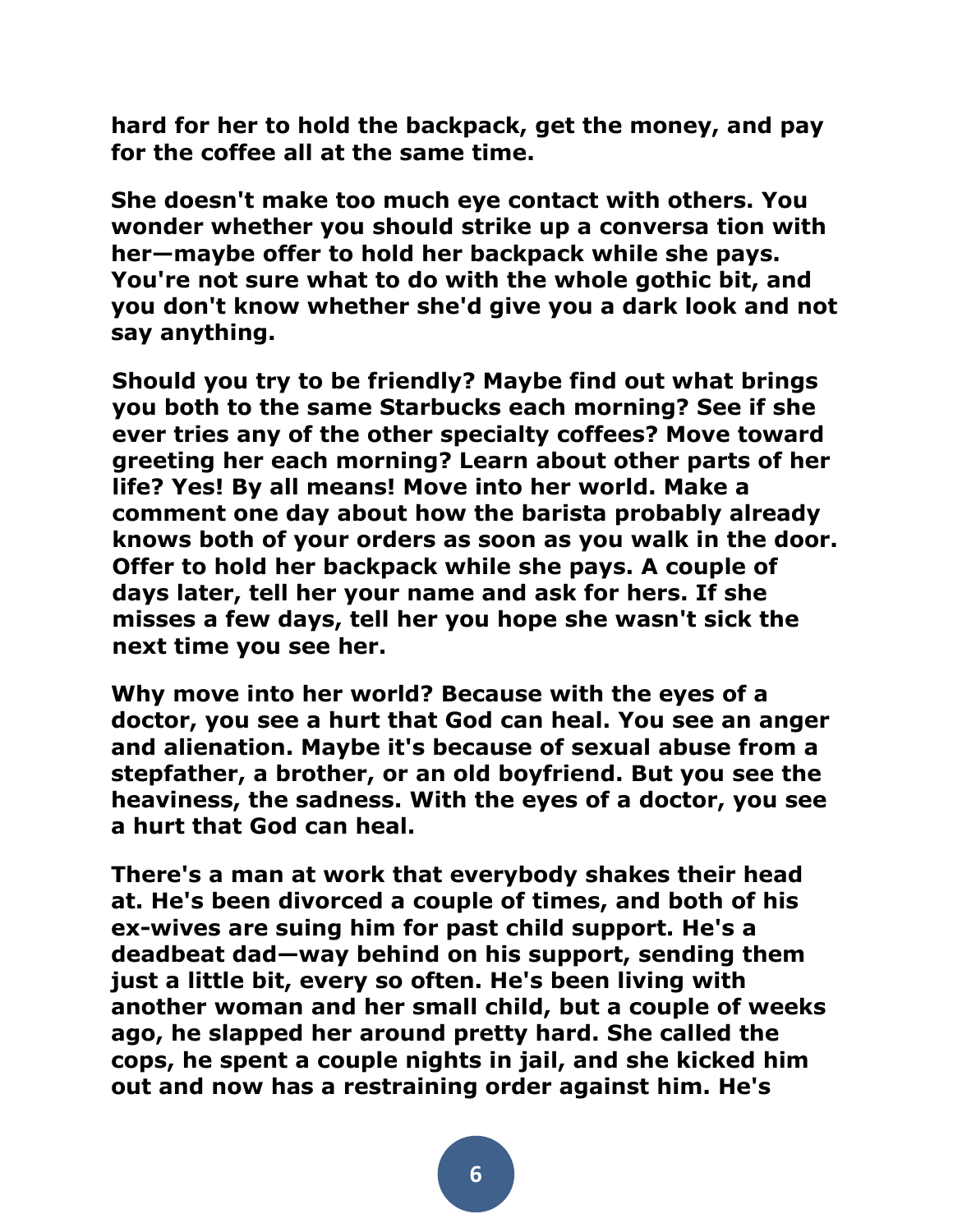**currently living in one of the cheap motels that rents by the month.**

**Every day at lunch, he goes out by himself to get a hamburger or a burrito, always coming back with mustard or chili on his shirt. Nobody talks very much to him, because he's too quick to complain about how everybody's taking advantage of him, everybody's pushing his buttons, everybody's squeezing him dry. Who wants to listen to that?**

**You've often wondered about being nice and offering to go to lunch with him. You like the same fast food he does— Burger King and Taco Bell and Subway. And you know Subway has a sale going on—three foot-long sandwiches for \$10. You couldn't possibly eat that much, but it seems like a shame not to take advantage of such a bargain.**

**Should you invite him along one day? Yes! By all means! Move into his world. Go to lunch with him. When you get to Subway and you both sit down with your sandwiches and chips and drinks, ask him if he's watched any of the baseball playoffs. Who's he rooting for in the World Series? Mention that it's been just about the worst umpiring you've ever seen.**

**Why move into his world? Because with the eyes of a doctor, you see a hurt that God can heal. You see a bitterness at life, failing at relationships, blaming others instead of knowing how to change himself. You sense his fear of the future—no money, a criminal record on the books—and his desperation over being all alone in the world. With the eyes of a doctor, you see a hurt that God can heal.**

**Your company has a co-ed softball team that competes in the city league, and they're looking for a couple of extra players. You like softball. You like the feel of connecting on**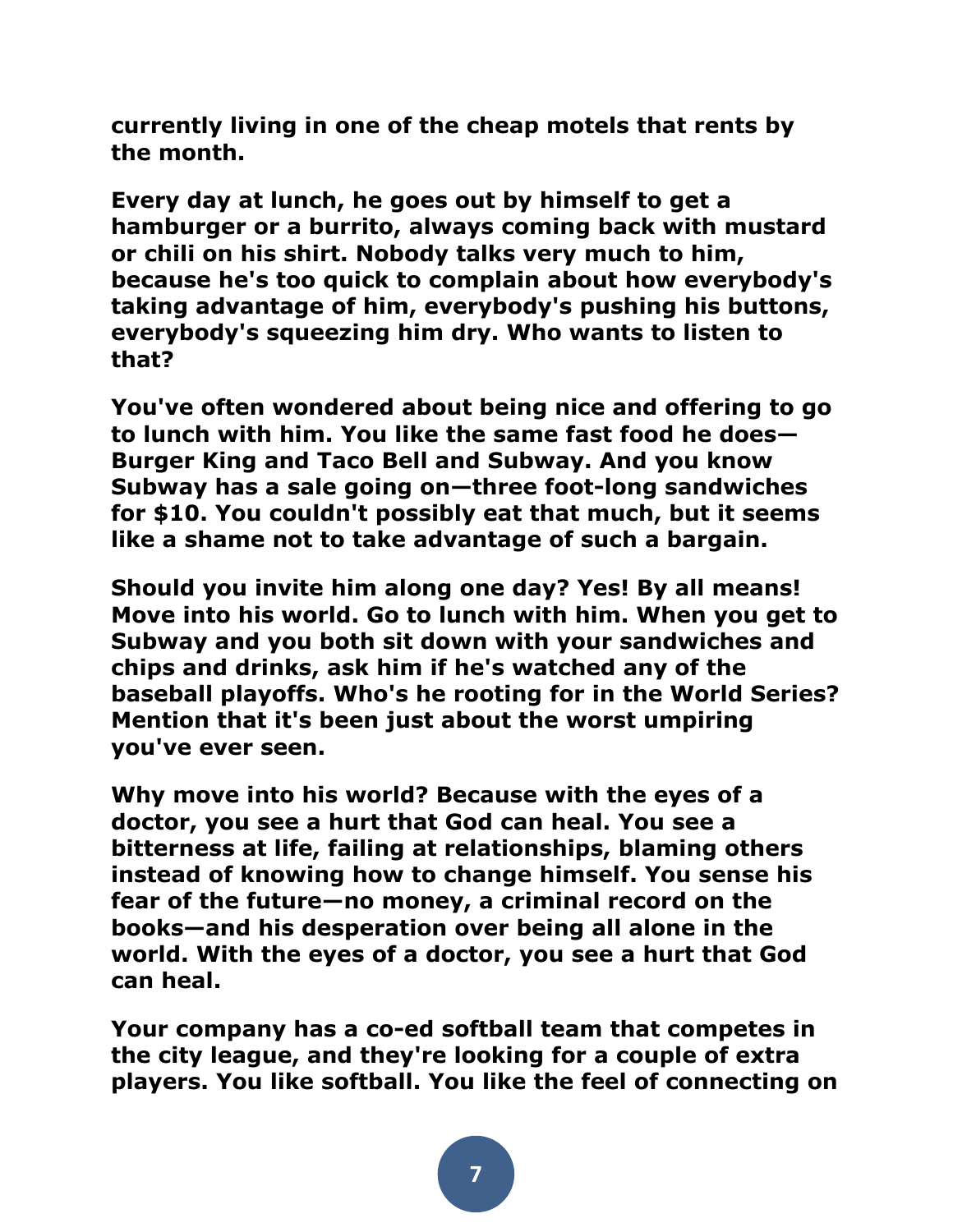**a pitch, running down a fly ball, making a clothesline throw on one hop to home plate to nail a runner trying to score. The first game is next Tuesday, and they're pushing you to join them.**

**But you're not sure. You like softball, but you don't know about playing with the people in the office. You went to a company picnic a couple of months ago, where there was a pickup softball game, and some of the guys were drinking a lot of beer, getting pretty raunchy in their comments about some of the women on the other team. Some of the wives of your coworkers were loud-mouthed, and they flirted with other husbands. The parents yelled mean things at their children but did nothing to control them. And in the parking lot, one of the married men from the office who had come to the picnic by himself was behind his pickup truck going at it pretty heavy with one of the single moms in the office. Do you want to deal with all that every week? Should you join the team? Yes! By all means! Move into their world. Get to the park, shag those balls, and run those bases. Bring some Cokes to put in with their beers. When one of the women on the other team lines it into a gap between center and left for a stand-up double, instead of questioning her sexual preference, shout out, "Great hit! Did you play in college?" Buy a cheap glove for the single mom's kid, ask if he wants to be batboy, have him sit beside you on the bench, and teach him the strategies of the game.**

**Why move into their world? Because with the eyes of a doctor, you see their hurts that God can heal. You see that the machismo and the raunchiness merely disguise insecurity and failure. You see marriages where there's no love and children that don't have the security of boundaries. You see the single mom's loneliness and vulnerability that puts her at risk of being deeply hurt. With the eyes of a doctor, you see the hurts that God can heal.**